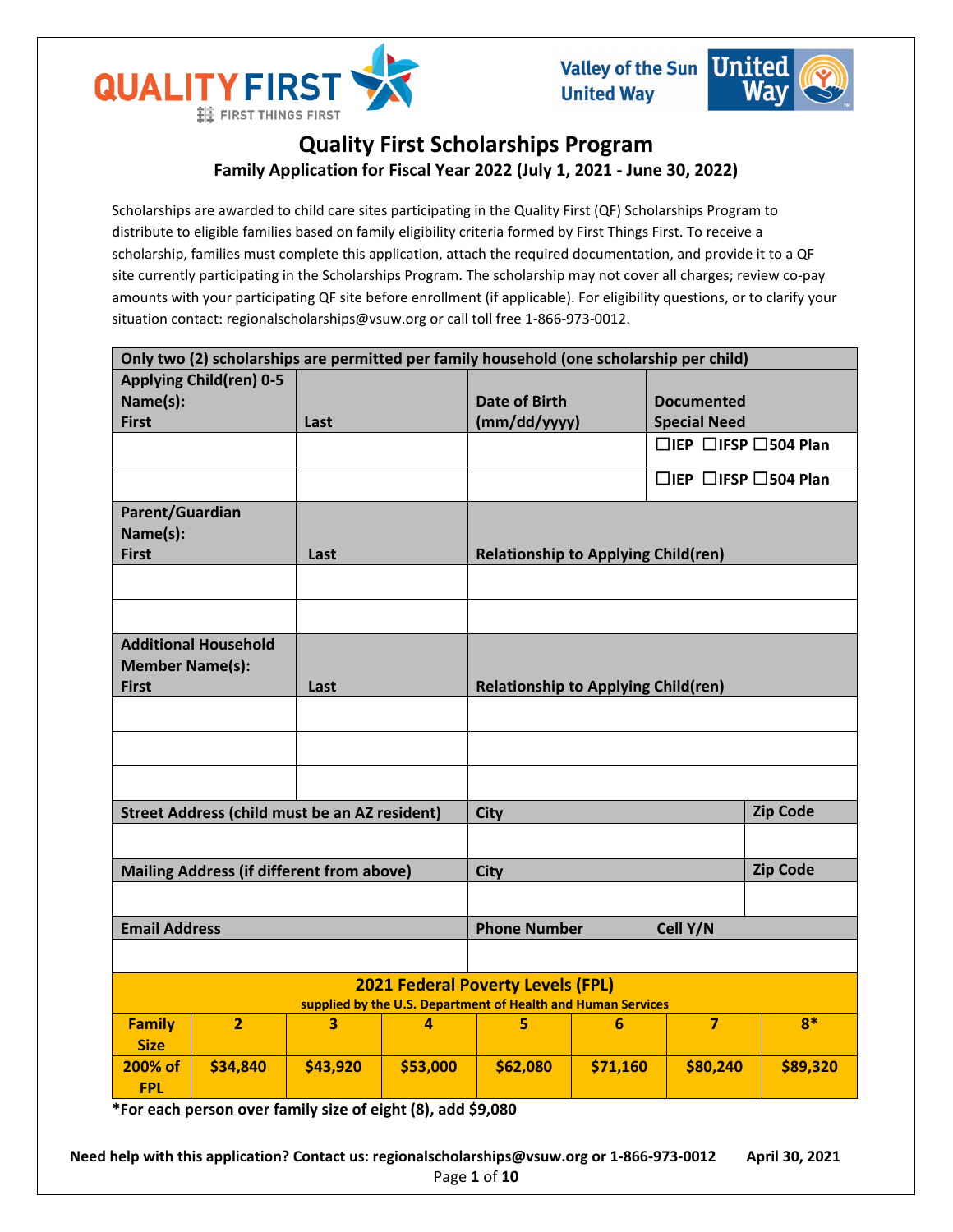



# **REQUIRED: Statement of Lawful Presence & Eligibility to Receive Public Benefits**

 $\Box$  REQUIRED: Child(ren) receiving a scholarship must be a U.S. citizen or national or an eligible alien. The Statement of Lawful Presence & Eligibility to Receive Public Benefits form must be completed for each child applying for Quality First Scholarships. In addition to the completed form, one of the documents listed on page 10 must be provided as verification of lawful presence and eligibility**.** 

**\*Scholarships are reserved for children age 0-5, not yet eligible for Kindergarten. Children with a date of birth of 8/31/2016 or earlier are considered Kindergarten eligible as of 9/1/2021, and may not receive a scholarship after this date.**

# **REQUIRED: Household size must be defined by Option 1 or Option 2.**

# ☐ **Option 1: Public Assistance** *(Determines household size AND family income)*

Attach your public assistance approval letter dated within the last twelve (12) months; letters should include the applying child(ren)'s name(s) and monthly gross income and household size. (Food Stamps, AHCCCS, and/or Cash Assistance/TANF)

According to your public assistance letter:

\_\_\_\_\_\_\_\_\_\_\_\_Number of parents/guardians/contributing members in the family household

Number of children in the family household

\_\_\_\_\_\_\_\_\_\_\_\_Family Gross Annual Income

Families receiving AHCCCS may access a copy of their public assistance approval letter at: **www.healthearizonaplus.gov**

*You may stop here and proceed to the Parent Declarations section of this application on pg. 5. No additional information is needed***.**

### ☐ **Option 2: Tax Records** *(Determines household size, does NOT determine family income)*

Provide a copy of your family's most current annual income tax return (pg.1 of 1040 tax form) with listed dependents. Returns should be for the 2020 tax year or later and applying child(ren)'s names should be included.

 $\Box$  I have provided a tax return (2020 tax year or later)

 $\Box$  I have provided a tax return, but my tax records do not include the applying child or otherwise do not accurately reflect my situation (to amend household size you must submit additional documentation)\*

- $\Box$  Birth certificates for siblings adopted or born after tax year (income for both parents listed on birth certificate will be required unless a superseding custody agreement exists)
- □ Custody agreement
- $\Box$  Marriage certificate
- ☐ Divorce decree
- $\Box$  Foster care or adoption documentation
- $\Box$  Other (only accepted with prior approval from VSUW and FTF)

*\*Your participant will use QF guidelines to make a final determination of household size and countable income.*

**Need help with this application? Contact us: regionalscholarships@vsuw.org or 1-866-973-0012 April 30, 2021** Page **2** of **10**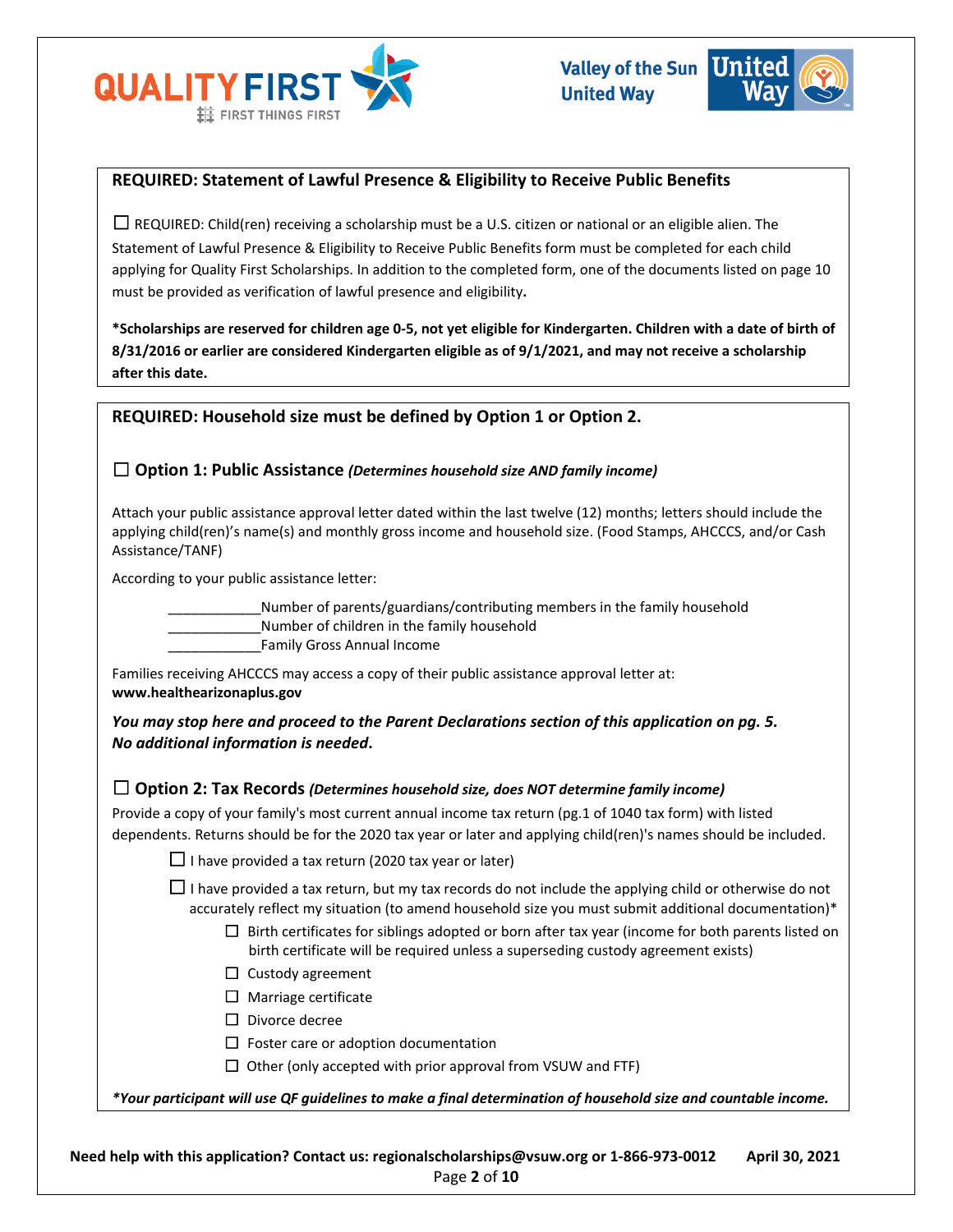



# **Earned Income Documentation Requirements for Applicants Qualifying Using Option 2**

Income information is necessary to process your application, please provide ONE of the following as they apply for **each contributing member**.

**Contributing Member(s)**: Any household member related by birth, marriage, or adoption; contributing member will also include anyone who claims the child as a dependent on their taxes or public assistance letter.

□ **Employed by Other** – must provide documentation of one of the following options:

 $\Box$  One month of current consecutive pay stubs

Participants calculate *Gross Annual Income* (BEFORE taxes) using pay stubs. Do not submit W-2 forms. Monthly = 12 pay periods  $-1$  pay stub Twice per month = 24 pay periods - 2 pay stubs Biweekly = 26 pay periods - 2 pay stubs Weekly = 52 pay periods - 4 pay stubs

**Pay Descriptions that count towards gross annual income: regular/straight pay, paid time off, vacation, holiday, sick time, shift differentials, bereavement, tips and commission, housing and subsistence allowances. NOTE: Overtime, bonuses, per diem, and hazard pay do NOT count towards gross annual income.**

OR

 $\Box$  Written statement from employer, on company letterhead, that includes a gross annual income OR hourly rate with average hours worked and frequency of pay

□ **Self-Employed** – must provide documentation of one of the following options:

☐ Tax Form 1040 with applicable forms such as schedules C, C-EZ, E, F and K1 **AND** monthly ledgers verifying gross income, receipts for business income and expenses for the three most recent months

OR

 $□$  Signed profit and loss statement for the three most recent months **AND** monthly ledgers verifying gross income, receipts for business income and expenses for the three most recent months

**\* If the business has a requirement to file taxes, but has not done so, you must provide a valid and filed extension from the IRS**

 $\Box$  **Unemployed** – must provide the following (see pg. 4 for additional unearned income requirements):

 $\Box$  No Income Declaration Form (mandatory for all contributing members w/no earned income)

 $\Box$  **Homeless** – must provide documentation of one of the following options:

 $\Box$  Signed statement from your case manager

OR

 $\Box$  Signed personal statement explaining circumstances (only accepted with prior approval from VSUW and FTF)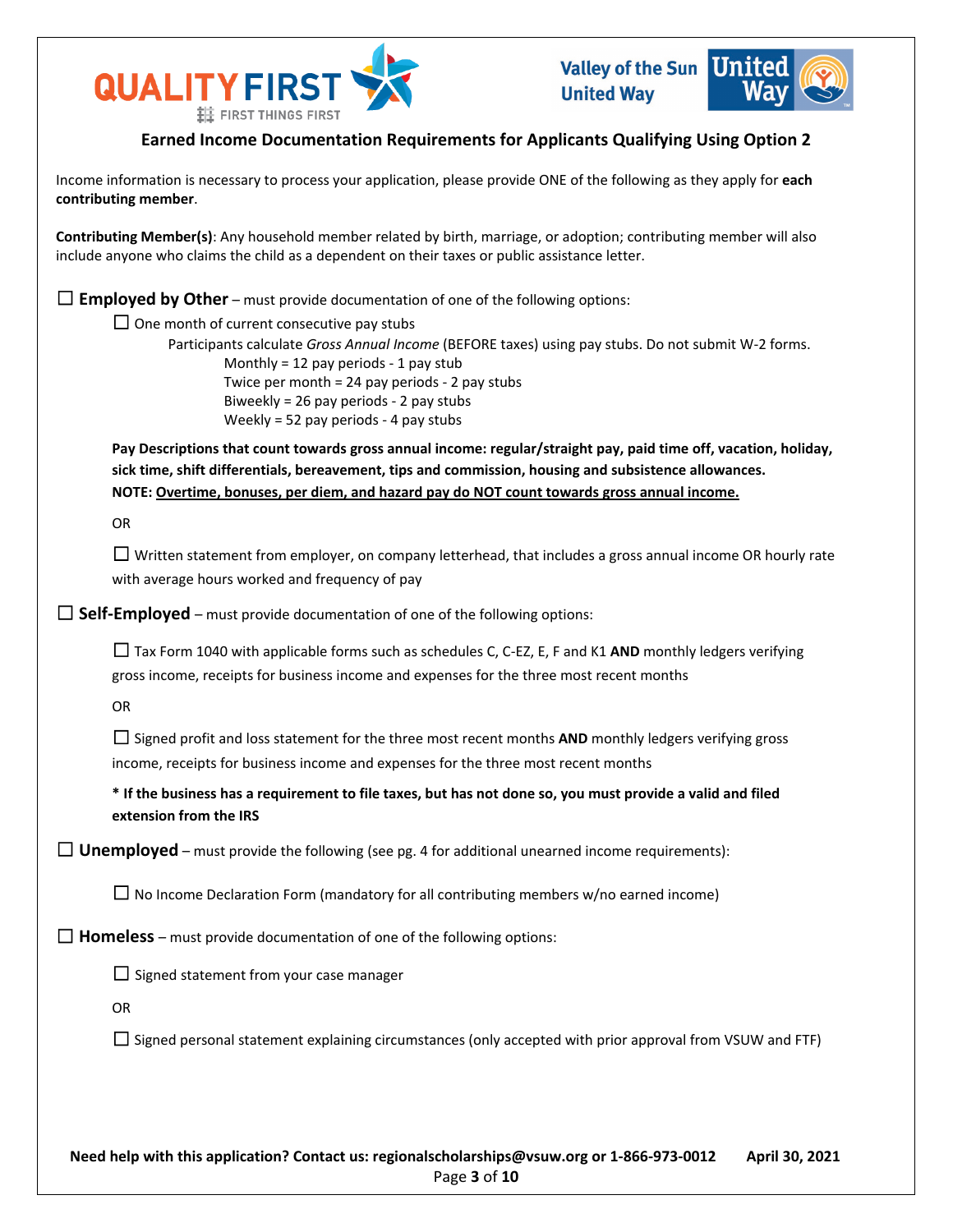

# **Unearned Income Documentation Requirements for Applicants Qualifying Using Option 2**

☐My household does NOT receive any unearned income

| $\square$ My household DOES receive unearned income (documentation of this income, amount and frequency, is required and |
|--------------------------------------------------------------------------------------------------------------------------|
| counted in the eligibility determination):                                                                               |

 $\Box$  Education assistance (not loans)

 $\Box$  Foster care or adoption payments

 $\Box$  Government or tribal income (per cap, TANF)

 $\Box$  Social Security income (disability, survivor benefits, etc.)

 $\Box$  Retirement payments

 $\Box$  Veteran benefits

- $\Box$  Unemployment insurance statement
- $\Box$  Child support or spousal maintenance

 $\Box$  **Custody A** - both parents' total income is needed if child lives in both homes and both are responsible for child care costs

OR

 $\Box$  Custody B – other parent's income not counted if primary or applying parent receives child/spousal support (applying parent must provide documentation of support amount and frequency)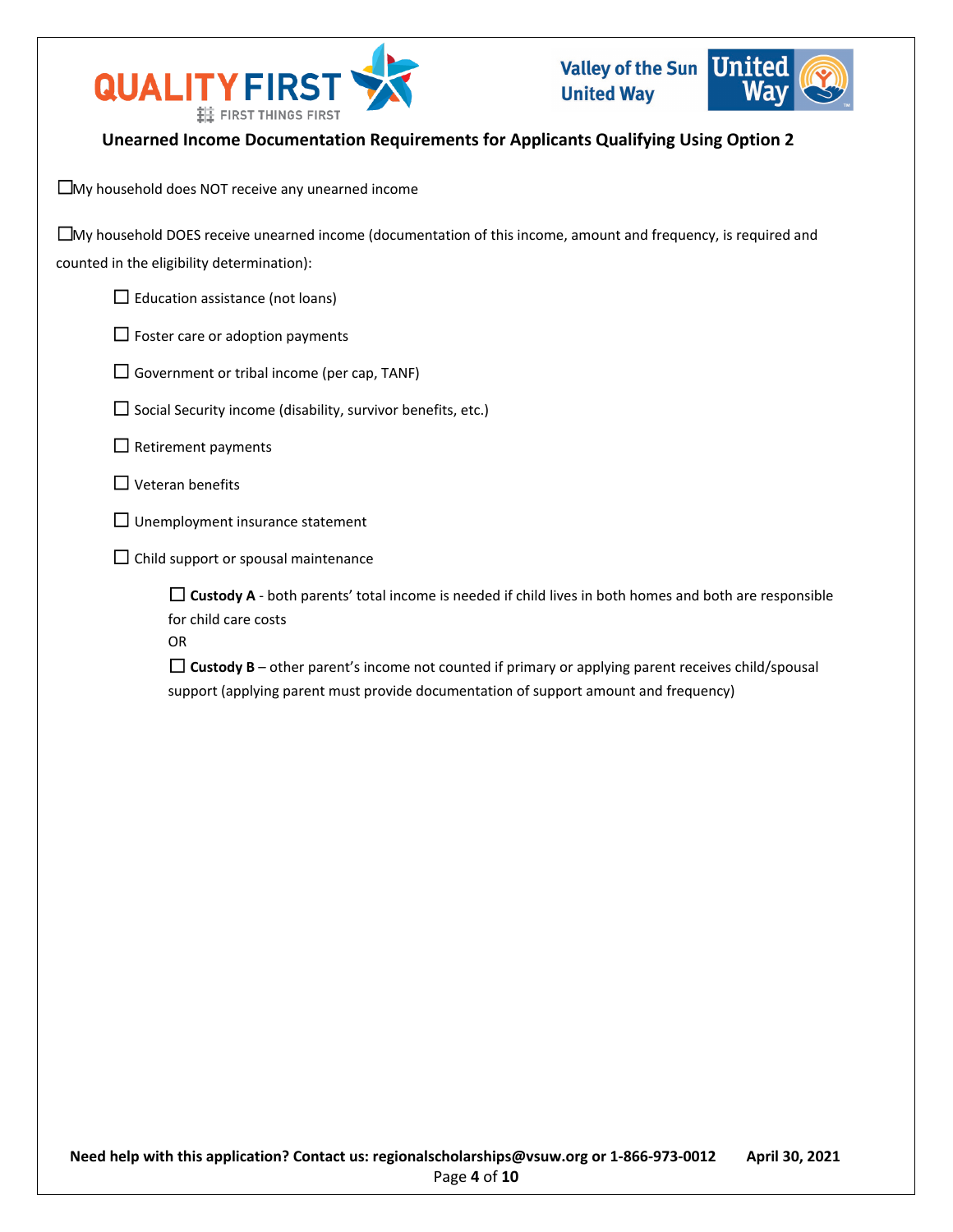



#### **Parent Declarations**

*Initial each of the following boxes to certify that you have read and understand the guidelines for a Quality First Scholarship.*

|                                        | I understand that there are additional requirements to meet in order to qualify for a Navajo                                                                                                                                                                                                                                                           |
|----------------------------------------|--------------------------------------------------------------------------------------------------------------------------------------------------------------------------------------------------------------------------------------------------------------------------------------------------------------------------------------------------------|
|                                        | Nation, Arizona Off-Reservation Scholarship. I am attaching the supporting documents.                                                                                                                                                                                                                                                                  |
|                                        | (This declaration does not apply to Quality First Scholarship applicants.)                                                                                                                                                                                                                                                                             |
|                                        | I have reviewed the eligibility requirements and have attached supporting documentation for                                                                                                                                                                                                                                                            |
|                                        | ALL income sources from ALL contributing members in my household.                                                                                                                                                                                                                                                                                      |
|                                        | I understand that the participant may charge a monthly co-pay that will be my responsibility.                                                                                                                                                                                                                                                          |
|                                        | I understand that First Things First pays the participant for my child's Quality First Scholarship.<br>I understand that upon enrollment, I will receive a Family Award Notification Letter that lists<br>my child's scholarship award (part time or full time) and the monthly reimbursement amount<br>the participant receives for that scholarship. |
|                                        | I understand that this scholarship cannot be guaranteed to continue beyond June 30, 2022.                                                                                                                                                                                                                                                              |
|                                        | I understand that a single family may receive a maximum of two (2) full time scholarships,<br>with a maximum of one (1) full time scholarship per child.                                                                                                                                                                                               |
|                                        | I understand that foster children, placed by the state of Arizona, are not eligible for Quality<br>First Scholarships as they should be able to access DES child care subsidy or Head Start via<br>their caseworker.                                                                                                                                   |
|                                        | I understand that I must accept the DES child care subsidy if/when it is offered. Declining the<br>subsidy will result in the loss of any Quality First Scholarships                                                                                                                                                                                   |
|                                        | I understand that scholarship eligibility is determined once per fiscal year.                                                                                                                                                                                                                                                                          |
|                                        | I understand that if my child no longer attends the program, I cannot transfer my scholarship<br>to another site. If pursuing a scholarship at another Quality First program, I must reapply at<br>the desired location and be awarded a scholarship at that site.                                                                                     |
|                                        | I understand that in order for my child to be eligible for a part time scholarship, they must be<br>scheduled to attend at least 8 days and 34 hours per month, and that to be eligible for a full<br>time scholarship, they must be scheduled to attend at least 8 days and 93 hours per month.                                                       |
|                                        | I agree to bring my child 85% of their scheduled time in order to fulfill the purpose of the<br>scholarship which is to give my child early learning opportunities. I understand that excessive<br>absences may result in the loss of the scholarship.                                                                                                 |
|                                        | I understand that if any questions are left blank or if any attachments are missing, my                                                                                                                                                                                                                                                                |
|                                        | application will be returned as incomplete. This may cause a delay in approval.                                                                                                                                                                                                                                                                        |
|                                        | I understand that inquiries about my child's scholarship may be made to Valley of the Sun                                                                                                                                                                                                                                                              |
|                                        | United Way at regionalscholarships@vsuw.org or 1-866-973-0012.                                                                                                                                                                                                                                                                                         |
| <b>Declarative Statement:</b>          |                                                                                                                                                                                                                                                                                                                                                        |
|                                        | I understand that personal information contained on this application will be reported to Valley of the Sun United Way                                                                                                                                                                                                                                  |
|                                        | and First Things First, reviewed in audits, shared with other state agencies for program compliance, and used publicly                                                                                                                                                                                                                                 |
|                                        | in aggregate, both regionally and statewide. I also understand that scholarship funding is temporary in nature and<br>that I may be liable for any dollars received based on false information. Completion of this application does not                                                                                                                |
| guarantee a scholarship.               |                                                                                                                                                                                                                                                                                                                                                        |
|                                        |                                                                                                                                                                                                                                                                                                                                                        |
|                                        |                                                                                                                                                                                                                                                                                                                                                        |
|                                        |                                                                                                                                                                                                                                                                                                                                                        |
| <b>Printed Name of Parent/Guardian</b> | Signature<br>Date                                                                                                                                                                                                                                                                                                                                      |

### **Please make a copy of this page for Parent/Guardian records**

**Need help with this application? Contact us: regionalscholarships@vsuw.org or 1-866-973-0012 April 30, 2021** Page **5** of **10**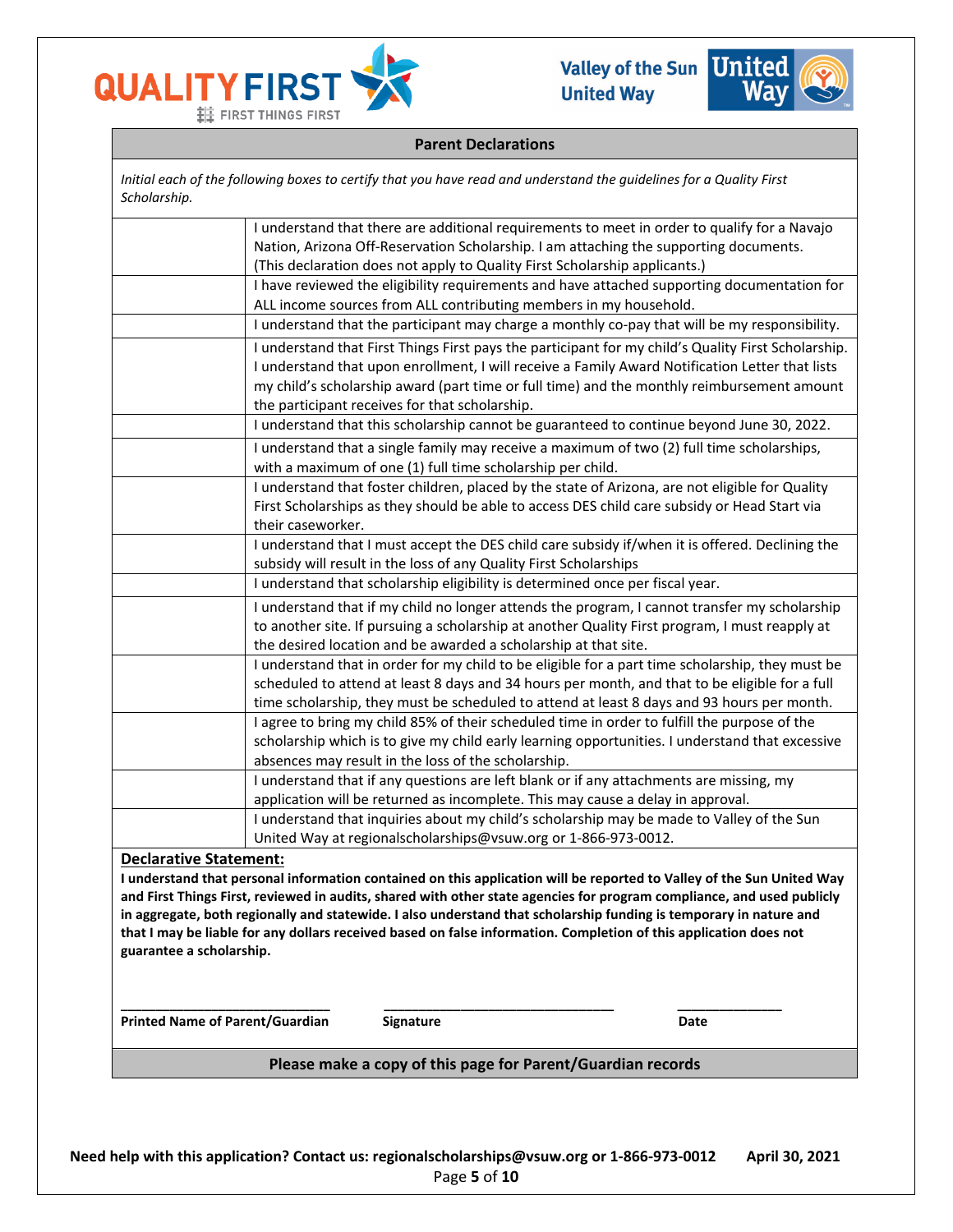



| <b>Participant Verification &amp; Determination of Eligibility</b>                                                             |                                                                                                                                                                                         |          |          |          |          |          |          |          |
|--------------------------------------------------------------------------------------------------------------------------------|-----------------------------------------------------------------------------------------------------------------------------------------------------------------------------------------|----------|----------|----------|----------|----------|----------|----------|
| Must be completed and initialed by site administrator on or before enrollment date                                             |                                                                                                                                                                                         |          |          |          |          |          |          |          |
|                                                                                                                                | All pages in application have been filled out completely.                                                                                                                               |          |          |          |          |          |          |          |
|                                                                                                                                | Child's age and legal residency have been verified. (Ages 0-5, not yet eligible for Kindergarten.)                                                                                      |          |          |          |          |          |          |          |
|                                                                                                                                | Family has been informed of co-payment (if applicable) not covered by the QF Scholarships Program.                                                                                      |          |          |          |          |          |          |          |
|                                                                                                                                | Family has signed and received a copy of the Family Award Notification Letter with their child's scholarship<br>award (full time or part time) and monthly reimbursement amount listed. |          |          |          |          |          |          |          |
|                                                                                                                                | Eligibility has been determined; income and household verification supporting documents are attached.                                                                                   |          |          |          |          |          |          |          |
| <b>2021 Federal Poverty Levels (FPL)</b><br><b>CIRCLE Y</b><br><b>IATE BOX</b>                                                 |                                                                                                                                                                                         |          |          |          |          |          |          |          |
| <b>Family Size</b>                                                                                                             |                                                                                                                                                                                         | 2        | з        | 4        | 5        | 6        | 7        | $R^*$    |
| <b>Income</b>                                                                                                                  | <b>Gross Annual</b>                                                                                                                                                                     |          |          |          |          |          |          |          |
| <b>200% of FPL</b>                                                                                                             |                                                                                                                                                                                         | \$34,840 | \$43,920 | \$53,000 | \$62,080 | \$71,160 | \$80,240 | \$89,320 |
| *For each person over family size of eight (8), add \$9,080<br><b>Printed Name of Staff Member</b><br><b>Signature</b><br>Date |                                                                                                                                                                                         |          |          |          |          |          |          |          |
|                                                                                                                                |                                                                                                                                                                                         |          |          |          |          |          |          |          |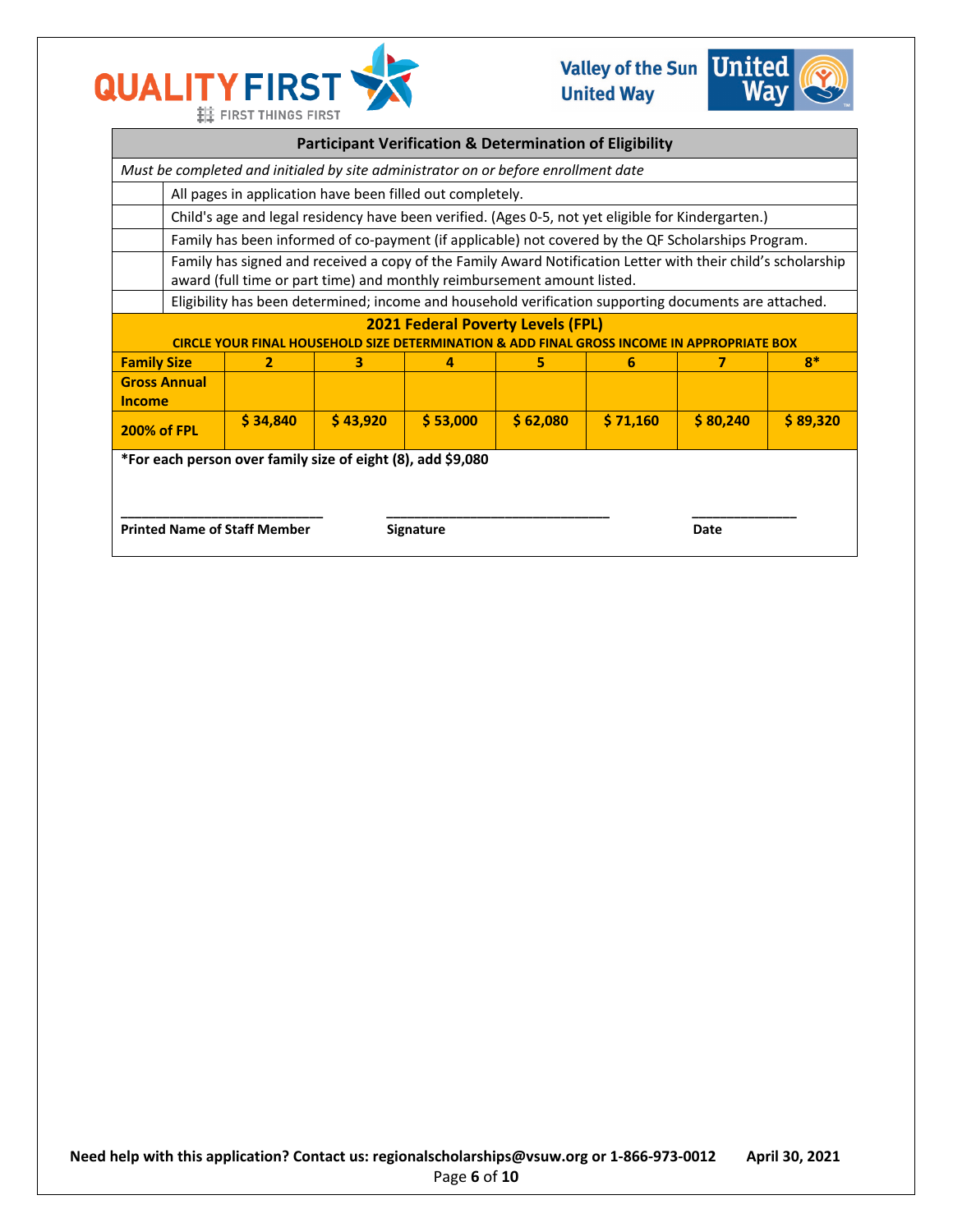



# **STATEMENT OF LAWFUL PRESENCE & ELIGIBILITY TO RECEIVE PUBLIC BENEFITS QUALITY FIRST SCHOLARSHIPS**

Title IV of the federal Personal Responsibility and Work Opportunity Reconciliation Act of 1996 (the "Act"), 8 U.S.C. §§ 1611 & 1621, provides that, with certain exceptions, only United States citizens, United States non-citizen nationals, "qualified aliens" (and sometimes only particular categories of qualified aliens), nonimmigrants, and certain aliens paroled into the United States are eligible to receive public benefits. Public benefits under the Act include grants and contracts as well as payments or assistance to an individual, household or family unit for welfare, health, disability, postsecondary education and other similar benefits. Individuals who apply for a public benefit must make a written declaration under penalty of perjury that they are eligible to receive public benefits and submit documentation establishing that eligibility.

Arizona Revised Statutes §§ 1-501 & 1-502 require, in general, that a natural person applying for a public benefit must submit certain documentation that satisfactorily demonstrates that the applicant is lawfully present in the United States and make a declaration under penalty of perjury that the submitted documentation of lawful presence is true.

**Directions: All applicants who are natural persons (i.e., individuals) must complete SectionsI, II, and IV. Applicants who are natural persons and are not U.S. citizens or nationals must also complete Section III. Submit this completed form and a copy (front and back, if any) of one or more documents from the attached list that demonstrate eligibility and lawful presence in the United States.** 

### **SECTION I — CHILD INFORMATION**

PRINT OR TYPE CHILD'S NAME

GRANT OR OTHER BENEFIT APPLYING FOR **Quality First Scholarships**

### **SECTION II — CITIZENSHIP OR NATIONAL STATUS DECLARATION**

Is the child a citizen or national of the United States? (check one) Yes No

If the answer is "Yes," where was the child born? List city, state (or equivalent), and country.

City City Country or Territory State (or equivalent) Country or Territory Country or Territory

If the child is a citizen or national of the United States, go to Section IV. If they are not a citizen or national of the United States, please complete Sections III and IV.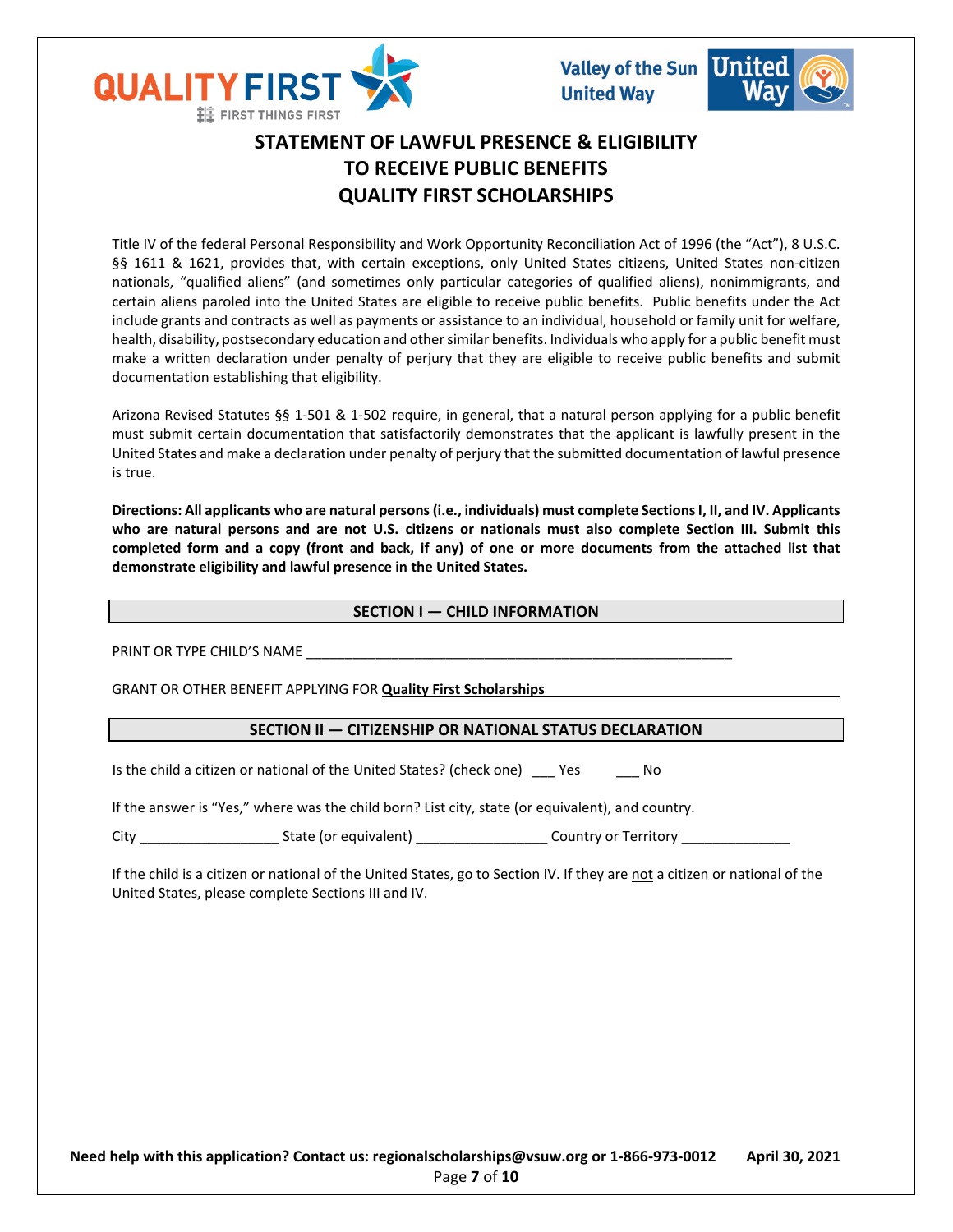



### **SECTION III — ALIEN STATUS DECLARATION**

**Directions:** To be completed by parent/guardian of applicants (child) who are not citizens or nationals of the United States. Please indicate alien status by checking the appropriate box.

**"Qualified Alien" Status** (8 U.S.C. §§ 1611(a), 1621(a)(1), 1641(b) and (c))

- $\Box$  1. An alien lawfully admitted for permanent residence under the Immigration and Nationality Act (INA).
- $\Box$  2. An alien who is granted asylum under Section 208 of the INA.
- $\Box$  3. A refugee admitted to the United States under Section 207 of the INA.
- $\Box$  4. An alien paroled into the United States for at least one year under Section 212(d)(5) of the INA.
- $\square$  5. An alien whose deportation is being withheld under Section 243(h) or 241(b)(3) of the INA.
- $\Box$  6. An alien granted conditional entry under Section 203(a)(7) of the INA as in effect prior to April 1, 1980.
- $\Box$  7. An alien who is a Cuban and Haitian entrant (as defined in section 501(e) of the Refugee Education Assistance Act of 1980).
- $\Box$  8. An alien who is, or whose child or child's parent is a "battered alien" or an alien subjected to extreme cruelty in the United States and who qualifies under 8 U.S.C. § 1641(c)(1)(B).
- □ 9. An alien who has been granted nonimmigrant status under Section 101(a)(15)(T) of the INA (human trafficking) or who has a pending application that sets forth a prima facie case for eligibility for such nonimmigrant status.
- $\Box$  10. An alien from Iraq or Afghanistan granted special immigrant status under Section 101(a)(27) of the INA. *See* 8 U.S.C. §§ 1101 (Afghanistan) & 1157 (Iraq) (resettlement support).

#### **Nonimmigrant Status** (8 U.S.C. § 1621(a)(2))

□ 11. A nonimmigrant under the Immigration and Nationality Act (8 U.S.C. § 1101 *et seq.*). Nonimmigrants are persons who have temporary status for a specific purpose. *See* 8 U.S.C. § 1101(a)(15). (*Applicable to state public benefits only*.)

#### **Alien Paroled into the United States For Less Than One Year** (8 U.S.C. § 1621(a)(3))

 $\Box$  12. An alien paroled into the United States for less than one year under Section 212(d)(5) of the INA. (*Applicable to state public benefits only*.)

#### **Otherwise Lawfully Present** (A.R.S. §§ 1-501 & 1-502)

□ 13. A person not described in categories 1–12 who is otherwise lawfully present in the United States. **PLEASE NOTE: The federal Personal Responsibility and Work Opportunity Reconciliation Act may make persons who fall into this category ineligible for public benefits despite being lawful present in the United States.** *See* 8 U.S.C. §§ 1611(a) & 1621(a).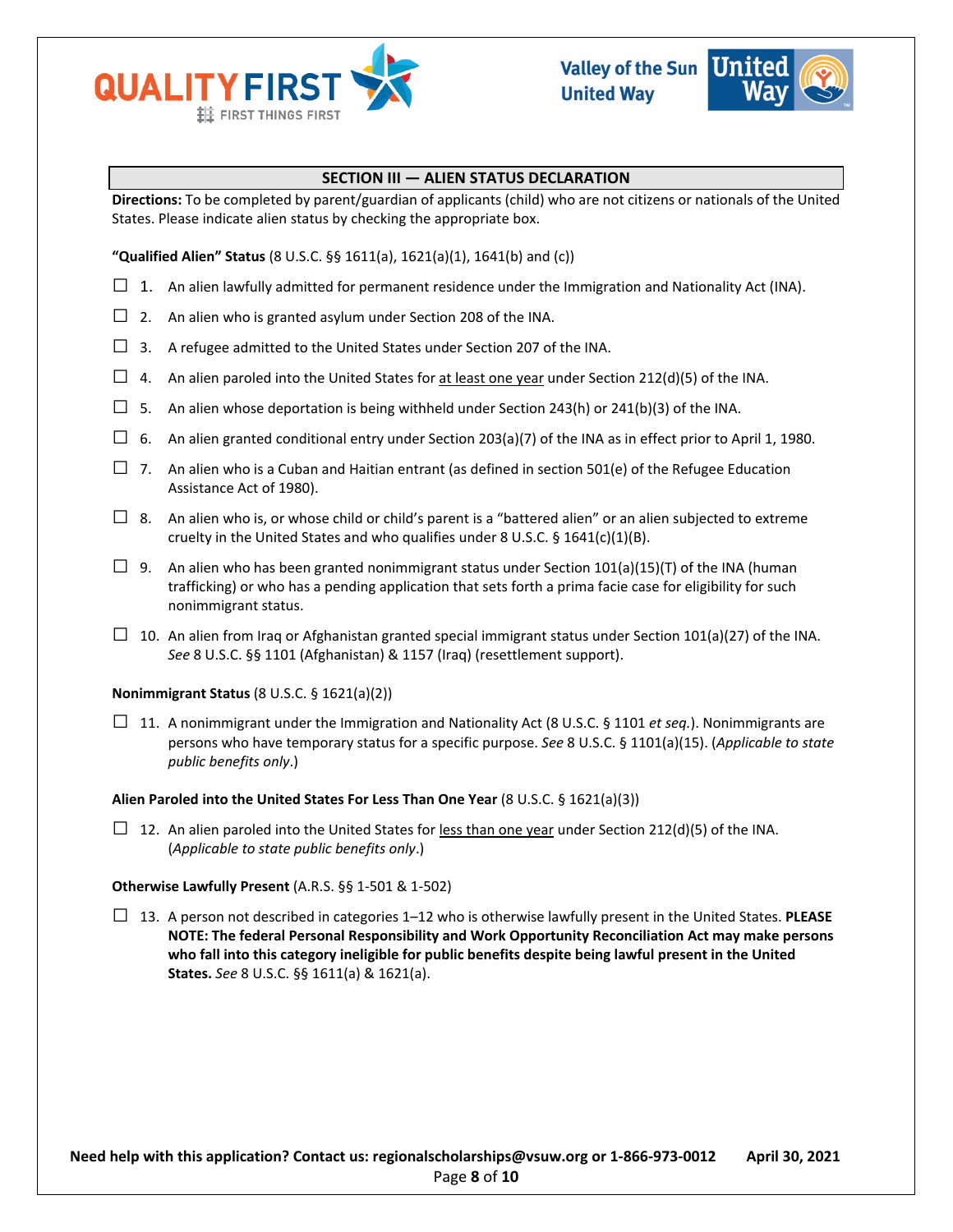



## **SECTION IV — DECLARATION**

**All applicants must complete this section.** I declare under penalty of perjury under the laws of the state of Arizona that the answers I have given are true and correct to the best of my knowledge and that the document(s) submitted demonstrating eligibility and lawful presence are true.

\_\_\_\_\_\_\_\_\_\_\_\_\_\_\_\_\_\_\_\_\_\_\_\_\_\_\_\_\_\_\_\_\_\_\_\_\_\_\_\_\_\_ \_\_\_\_\_\_\_\_\_\_\_\_\_\_\_\_\_\_\_\_\_\_\_\_\_\_\_\_\_\_\_\_\_\_\_

Type of legal residency document(s) provided for applying child: \_\_

PARENT OR LEGAL GUARDIAN'S SIGNATURE **Example 20 SIGNATURE** 

**Attachment: List of Evidence of Eligibility and Lawful Presence**